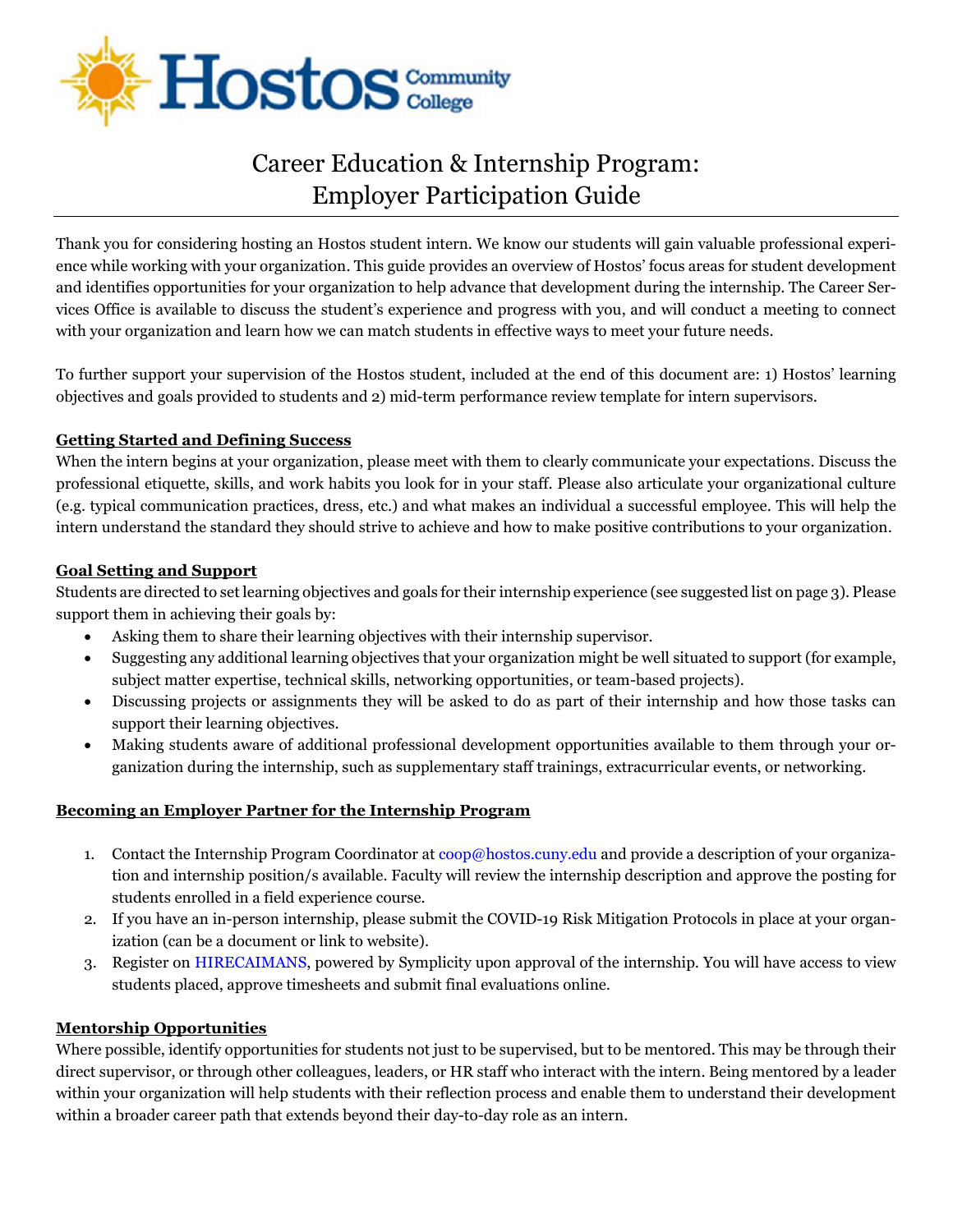## **Join Us for Virtual Campus Activities**

In addition to working with student interns, we also encourage you to participate in career development activities that support our internship program more broadly. You will receive updates from the Career Services Office about orientations, workshops, panels, and other activities to help students prepare for and succeed in their internships. We design these activities to also create opportunities for you to interact with prospective interns and identify candidates who may be a good fit for your organization in the future.

#### **Performance Reviews**

Please conduct at least one performance review with the student during the course of their internship. The review should cover completion of specific tasks and assignments, as well as their broader development and conduct within the organization. The review may address strengths, weaknesses, and areas for growth in the context of the preliminary conversations you had regarding organizational expectations and learning objectives. Receiving feedback on their performance and level of professionalism will be a valuable development opportunity for students and will also provide them with the opportunity to improve their performance.Intern supervisors may conduct this performance review using the provided template on page 3.

#### **Reflection Opportunities for Students**

In addition to the more formal review, please encourage students to reflect on their internship experience on a recurring basis. While this may be part of course-required journaling exercises or meetings back on campus, it will be helpful to have their supervisor reiterate the importance of reflecting on particular situations or the experience holistically to increase their awareness of strengths, weaknesses, and areas for growth. If the student reaches a milestone or significant event, help them learn from the experience by asking:

- **What went well?** Where did you feel most effective? What actions made you effective? What did you enjoy the most? What does this tell you about your strengths?
- **What was challenging**? What was the root cause of the challenge, and how did you respond? How could you approach the situation differently in the future to more effectively address the challenge?

# **Potential Learning Objectives and Goals for Students**

*(Students are asked to identify three learning objectives.)* 

- Key skills to grow:
	- $\circ$  Workplace etiquette being aware of what's appropriate to wear to work, being on time, learning organizational culture, and conducting yourself in a professional manner.
	- $\circ$  Team work working well with colleagues to complete assignments and share information is core to your success in the workplace.
	- $\circ$  Interpersonal communication interacting with professional colleagues is different than interacting with your friends and family, and should be clear, direct, and polite.
	- $\circ$  Problem solving proactively working through something you haven't done before or a challenge that presents itself, and collaborating with colleagues to get help when you need it.
	- $\circ$  Written communication practicing written communication in the workplace from emails to memos, reports to newsletters.
- Bigger picture objectives:
	- $\circ$  Gain an understanding of how to create professional relationships and build a network
	- o Take time to reflect and increase your awareness of your strengths, weaknesses, and areas of personal growth
	- o Expand upon your classroom learning with hands-on experience
	- o Build confidence in your abilities
	- o Practice completing assignments and managing time in a work setting
	- o Learn about longer-term career path or interest
	- o Receive mentorship from a supervisor or colleague

# **Career Services Office, 718-518-4468, [www.hostos.cuny.edu/cso,](http://www.hostos.cuny.edu/cso) [coop@hostos.cuny.edu](mailto:careerservices@hostos.cuny.edu)**